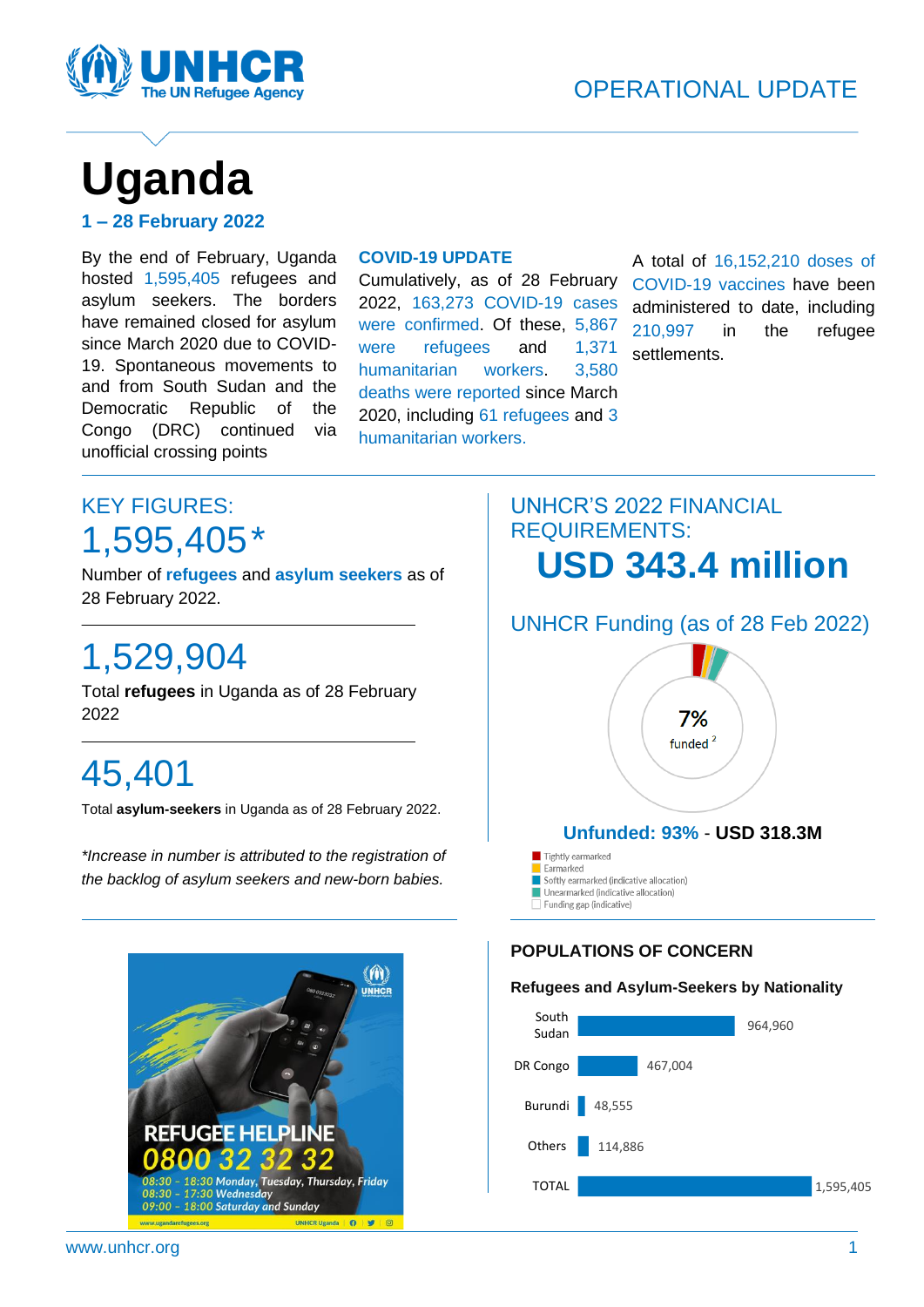



### **Contextual and operational highlights**

**COVID-19:** Since March 2020, a total of 5,860 refugees were tested positive for COVID-19, with 61 reported deaths. The cumulative countrywide figure for COVID-19 positive cases stood at 163,266 cases, with 159,614 recoveries and 3,652 reported deaths. In total, 1,371 humanitarian workers tested positive for COVID-19 across the country. The Ministry of Health continued to carry out COVID-19 vaccination for both citizens and refugees. As of 28 February, a total of 16,152,210 vaccine doses had been administered countrywide. A total of 231,147 people in the refugee response have so far received the first dose (incl. 210,997 refugees, 3,612 health workers, 7,328 teachers, and 9,210 humanitarian workers) and 27,879 people have received the second dose (incl. 17,343 refugees, 2,765 health workers, 4,074 teachers, and 3,697 humanitarian workers).

**New arrivals:** In February, 7,340 asylum seekers arrived through Bubukwanga Transit Centre, Bundibugyo district, at the border with DRC. Palabek Reception Centre in Palabek settlement, Lamwo district, received 231 individuals from South Sudan. A total of 577 new arrivals were registered in Kagoma Reception Centre, in Kyangwali refugee settlement, awaiting relocation.

**Verification and Individual Profiling Exercise (IPE):** as part of the ongoing IPE/Verification exercise, 271,819 refugees (17% of the refugee population in Uganda) has been verified. The exercise has been completed in Lobule and Oruchinga refugee settlements, representing 89 % of the target population in each location. In Nakivale,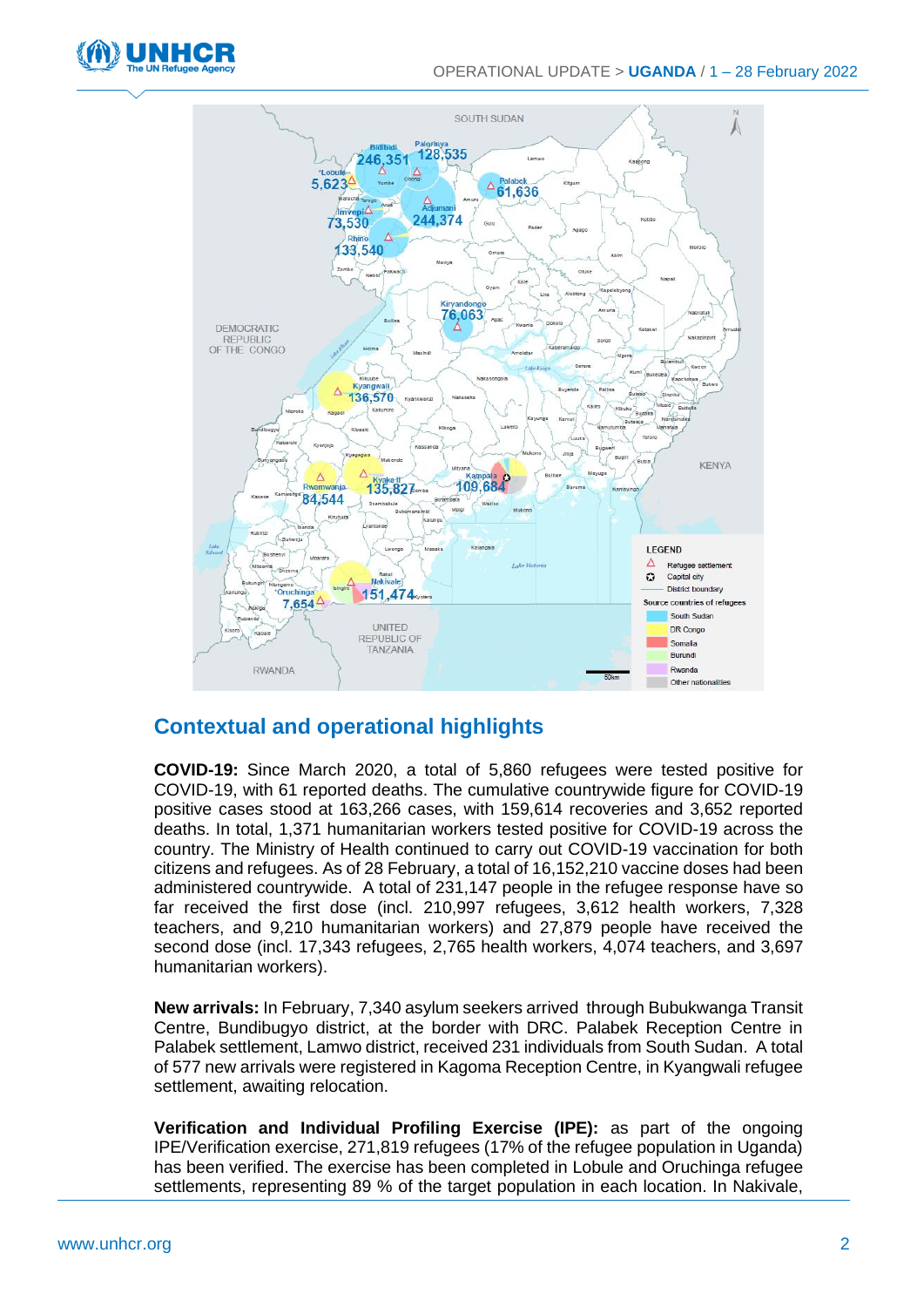

118,436 individuals (31,088 households) have been verified representing 78 % of the target population. In Rwamwanja, 51,133 individuals (11,300 households) have been verified representing 65 % of the settlement population and in Kyaka II settlement, 59,043 individuals (16,197 households) have been verified, representing 45 % of the population. In Kyangwali 27,346 individuals (7,710 households) representing 20 % of the settlement population have been verified.

**Burundi Voluntary Repatriation:** The third convoy, in 2022, of 345 individuals left on 22 February 2022. This brings the total number of refugees repatriated to Burundi to 5,024 since October 2021.

**IKEA Foundation Mission:** UNHCR, together with AVSI Foundation, conducted a joint field-level scoping mission, on the design of the IKEA Foundation Rural Anchor Programme to Kyangwali and Palebek refugee settlements. The mission comprised UNHCR colleagues from Private Sector Partnerships (PSP) Geneva and Copenhagen; the Regional Bureau for East and Horn of Africa and the Great Lakes; AVSI Foundation Uganda Director of Programmes and Graduation/Resilience team; and Mandulis Energy. Development Alternatives Incorporated (DAI) is engaged in the programme design in relation to rural market systems development. Discussions were held with the Office of the Prime Minister, livelihoods, energy and environment partners, district authorities, local leaders, refugees and the host community members engaged in income generation activities and clean technology approaches.

**Final Investment Decision (FID) for Uganda's Oil and Gas Sector:** On 2 February 2022, President Yoweri Kaguta Museveni witnessed the announcement of the Final Investment Decision (FID) for Uganda's oil and gas projects by the Total Energies EP Uganda, CNOOC Uganda Limited, the Uganda National Oil Company (UNOC), and the Tanzania Petroleum Development Corporation (TPDC). The ceremony, which took place at the Kololo Independence Grounds was also attended by His Excellency Phillip Isdor Mpango, the Vice President of Tanzania. The FID announcement signifies commitment of the oil companies to invest close to USD 10 billion to develop Uganda's oil and gas resources through the implementation of the Tilenga Project in Buliisa and Nwoya districts; the Kingfisher Project in Hoima and Kikuube Districts (approximately USD 6-8 billion); and, the East African Crude Oil Pipeline (EACOP) that will cross the 10 districts of Hoima, Kikuube, Kakumiro, Kyankwanzi, Gomba, Mubende, Lwengo, Sembabule, Kyotera and Rakai in Uganda. Kikuube district hosts Kyangwali refugee settlement.



#### **Achievements and impact**

**Health statistics**: In February, 192,302 consultations were registered across the refugee response (27% nationals, 73% refugees) with an average of 55 consultations per clinician per day. The major disease burdens were malaria (45%), Lower Respiratory Tract Infection- LRTI (10%), Upper Respiratory Tract Infection-URTI (7%), skin diseases (5%), and watery diarrhea at (4%). Among children under five years of age malaria was the most prevalent disease (35%), followed by LRTI (16 %), URTI (12 %), diarrhea (10%) and skin diseases (6%).

**Mortality rate:** Crude Mortality Rate (CMR) stood at 0.07 deaths per 1,000 population per month. Leading causes of death were LRTI (17 %), malaria (15 %), neonatal death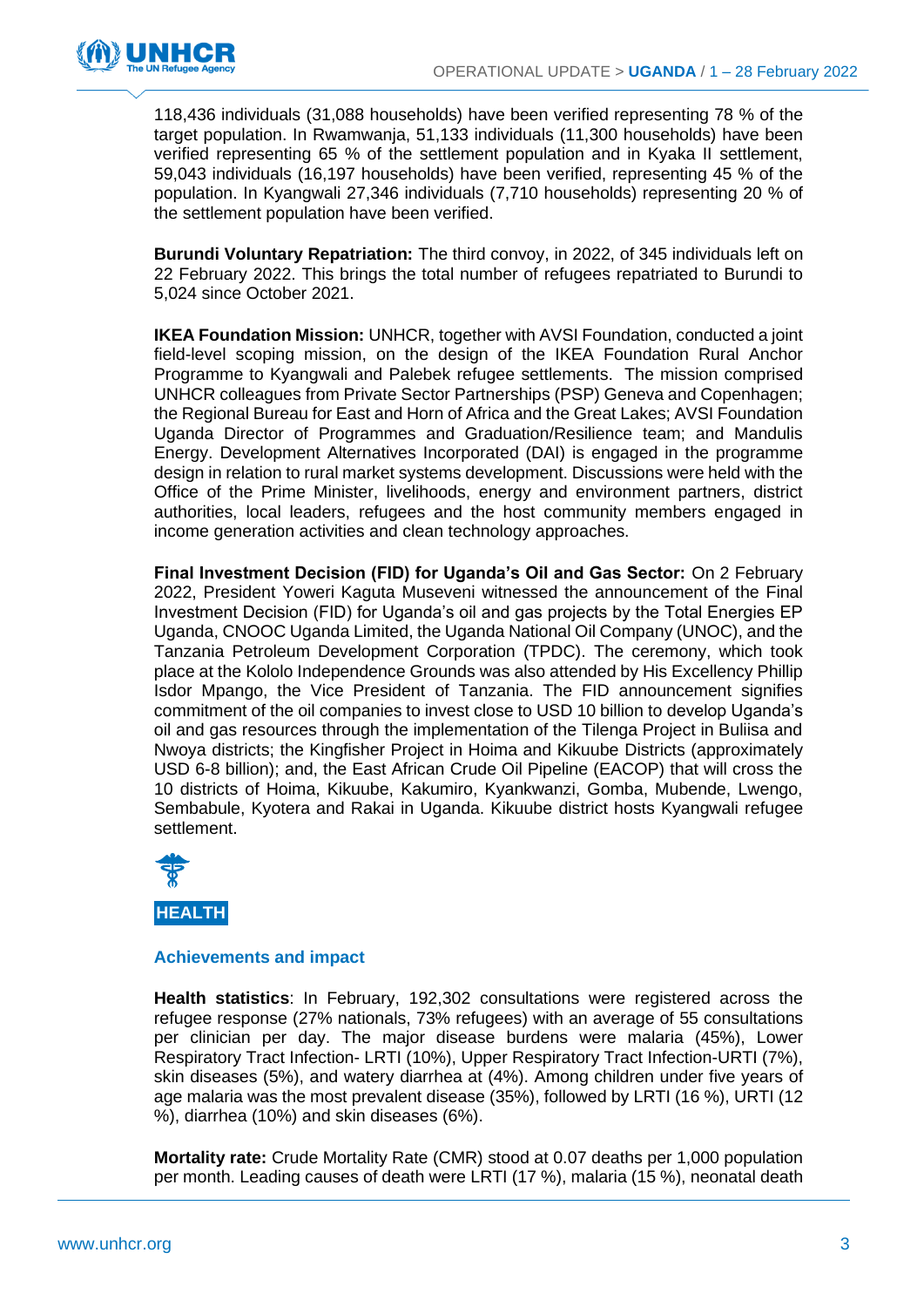

(2.5%), Tuberculosis (1.5%), and HIV-related (1.2%). The under-five mortality rates stood at 0.14 per 1,000 population per month which is within the public health (<1.5 deaths per 1,000 population per month. The major causes were LRTI (27 %), malaria (20 %), and neonatal death (7.9 %).

**Live births and child immunization:** Of the 3,509 live births registered in February, 96% were assisted by skilled health workers at health facilities (64% refugees and 36% nationals). A total of 5,291 children were immunized against measles, while 14,326 received the diphtheria and polio vaccine.

**HIV prevention, care, and treatment**: A total of 5,502 individuals were tested for HIV in the settlements, of whom 142 tested positive and were enrolled into HIV care and treatment. 24,173 mothers attended antenatal care clinics, of whom 5,048 attended for the first time and were tested for HIV in a bid to prevent mother-to-child transmission. A total of 18,942 patients are currently receiving HIV treatment in the settlements (37 % refugees and 63 % nationals).

# **WATER AND SANITATION**

#### **Achievements and impact**

**Water supply:** In February, UNHCR, through partners maintained full functionality of 203 motorized water supply systems through operation and maintenance and provision of water treatment chemicals (alum, chlorine and lime, where required). The systems were powered by a combination of solar and other renewable sources of energy, the national electricity grid and diesel generators. In addition, 1,084 hand pumps provided 36.6 % of the daily water requirements in the 12 settlements. To address emergency needs due to new arrivals in Rwamwanja, water connections were made to the reception centre through pipeline extension from national systems.

**Infection prevention & control and risk communication:** These routine activities continued during the month of February across the response, including through home sensitization at water points and radio talk shows. Similarly, village health teams (VHTs) continued to promote the use of tippy taps for household level handwashing. Soap distribution was sustained at 250g per person per month to support hand hygiene in response to COVID-19. The use of solar technology for water treatment is being embraced by the community.

**Latrine coverage:** Household latrine coverage stood at 74% in February. Twenty emergency latrines have been constructed to support the new arrivals in Rwamwanja.

#### **Challenges and Gaps:**

• Continued drying up of boreholes, especially in settlements in northern Uganda, is a major challenge to water provision. Five replacement production wells are needed.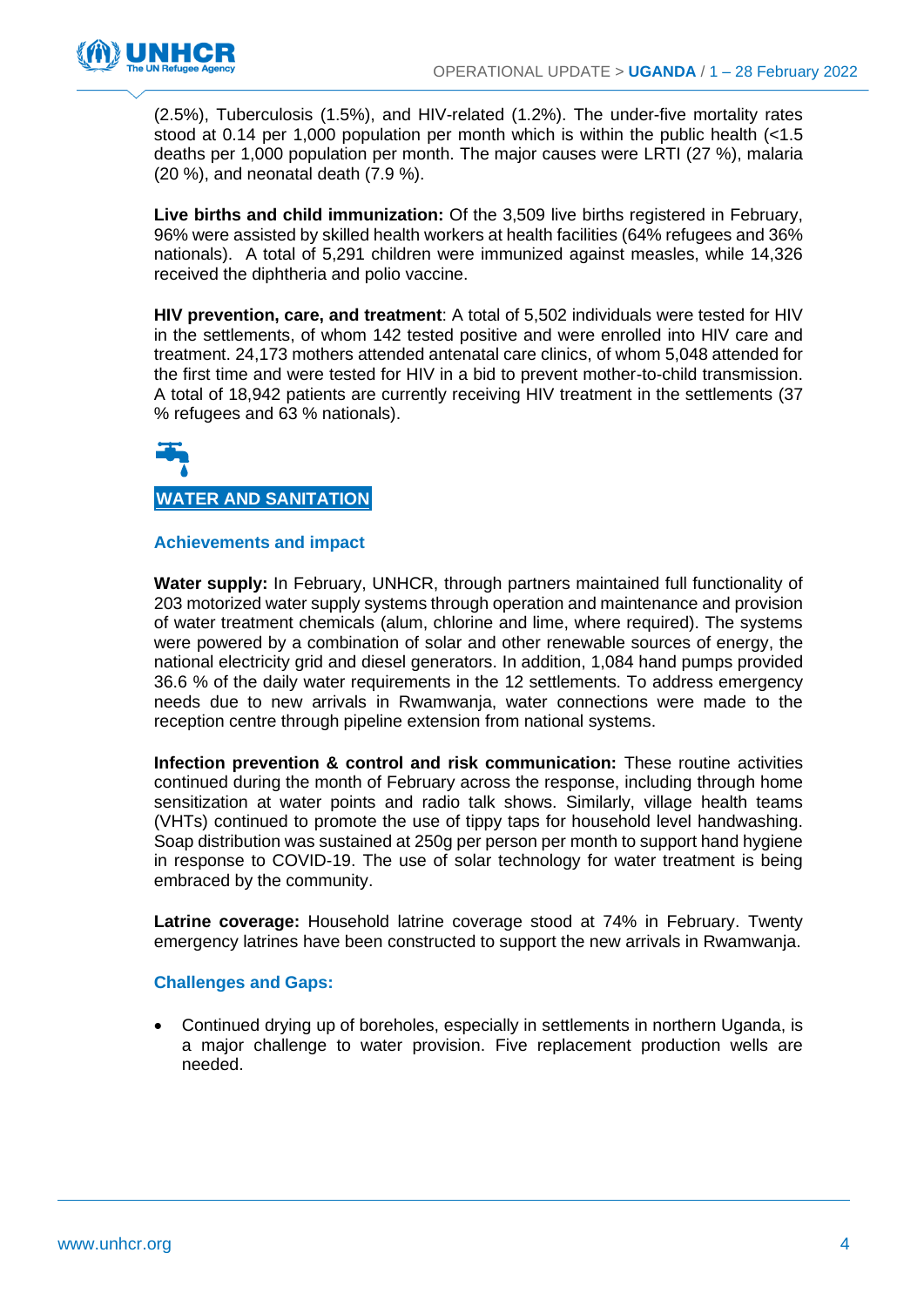



#### **ENVIRONMENT AND ACCESS TO ENERGY**

#### **Achievements and Impact**

**Tree seedlings:** In preparation for tree growing of the first planting season, 75 hectares of land have been identified for woodlot establishment in the Arua operation. This is in addition to the 45 hectares of land identified in January 2022, bringing the cumulative amount to 120 hectares. In Palorinya, 26 per cent of the seedling requirements for 2022 have been raised.

**Sustainable resource management:** Local environment committees in West Nile have been sensitized and trained on various aspects related to environmental conservation such as farmer-managed natural regeneration and dangers of bush burning. The committees comprise 47 male and three female members.

**Clean and sustainable energy:** In West Nile, 2,323 households acquired improved energy technologies (Fixed Lorena stoves) through community-based local stove artisans. This is to further reduce use of firewood to cook, thereby alleviating pressure on the existing forest resources.

#### **Challenges and Gaps:**

- Wildfires burning woodlots.
- Stray animals destroy woodlots and household trees in refugee and host communities.



#### **Achievements and impact**

**January refugee statistics:** UNHCR compiled and verified the January 2022 refugee statistics, as received from OPM. As of end of January 2022, the population stood at 1,582,892 individuals, marking an increase of 8,644 individuals (0.6 %) from the population in December 2021. The population increase is mainly linked to registration activities (new birth registration) where the top five locations of registration are: Kampala, Adjumani, Kyaka II, Rhino and Bidibidi. Of the total registered population, 1,538,606 (97 %) are refugees and 44,286 (3 %) are asylum seekers with 94 % residing in the settlements. South Sudan (60.8 %), DR Congo (29 %) and Somalia (3.5 %) remain the top three countries of origin of the registered population. Women and girls comprise 51 % of the registered population with women and children contributing 80 % of the population. Three % are elderly (60+) while the youth is 25 % of the total population.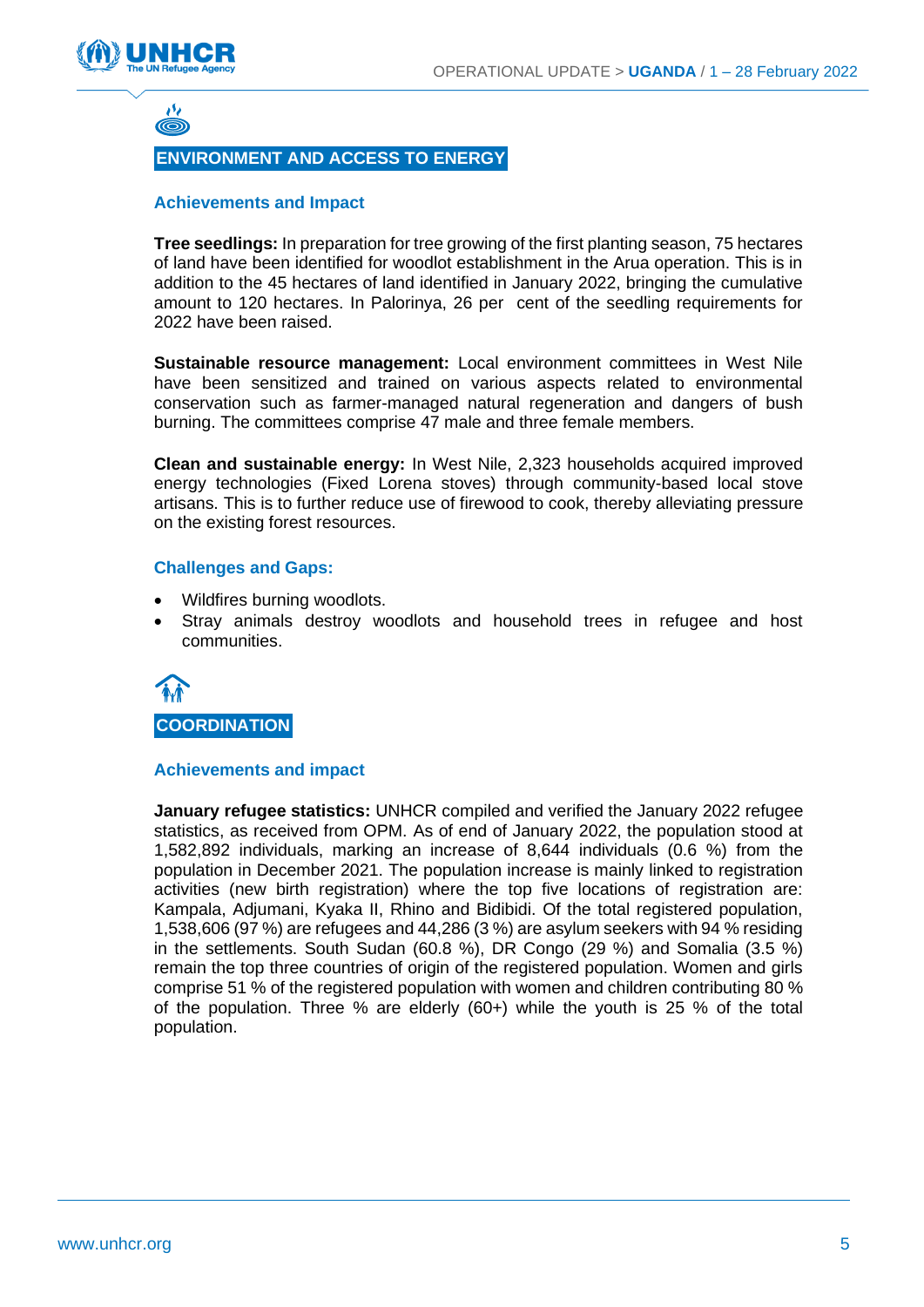

### **Working in partnership with:**

**Government** - Office of the Prime Minister (OPM), District Local Governments (DLGs), Ministry of Agriculture Animal, Industry and Fisheries (MAAIF), Ministry of Education and Sports (MoES), Ministry of Energy and Mineral Development (MEMD), Ministry of Gender Labour and Social Development (MGLSD), Ministry of Health (MoH), Ministry of Local Government (MoLG), Ministry of Trade Industry and Cooperatives (MTIC), Ministry of Water and Environment (MWE).

**District authorities in refugee-hosting/receiving districts** – Adjumani, Arua, Isingiro, Kampala, Kamwenge, Kanungu, Kikuube, Kiryandongo, Kisoro, Koboko, Kyegegwa, Lamwo, Madi Okollo, Moyo, Ntoroko, Obongi, Terego and Yumbe

**UN** - United Nations Children's Fund (UNICEF), United Nations Development Programme (UNDP), United Nations Entity for Gender Equality and the Empowerment of Women (UNWOMEN), United Nations Environment Programme (UNEP), United Nations Food and Agriculture Organization (FAO), United Nations High Commissioner for Refugees (UNHCR), United Nations Migration Agency (IOM), United Nations Officer for Project Services (UNOPS), United Nations Populations Fund (UNFPA), United Nations World Food Programme (WFP), United Nations World Health Organization (WHO).

**NGOs** - Action Africa Help (AAH), Action Against Hunger (ACF), Adventist Development and Relief Agency (ADRA), Africa Humanitarian Action (AHA), African Initiatives for Relief and Development (AIRD), African Medical and Research Foundation (AMREF), African Women and Youth Action for Development (AWYAD), Agency for Accelerated Regional Development (AFARD), Agency for Cooperation and Research in Development (ACORD), Agency for Technical Cooperation and Development (ACTED), American Refugee Committee (ARC), Andre Foods International (AFI), Association for Aid and Relief Japan (AARJ), Association of Volunteers in International Service (AVSI), Associazione Centro Aiuti Voluntari (ACAV), A-Z Children's Charity, Baylor, Building Resources Across Communities (BRAC), Belgian Development Agency (ENABEL), CARE, Care and Assistance for Forced Migrants (CAFOMI), Caritas Uganda (CU), Catholic Organization for Relief and Development Aid (CORDAID), Catholic Relief Service (CRS), Child Voices International, Communication and Education (PACE), Community Empowerment for Rural Development (CEFORD), Community Technology Empowerment Network (CTEN), Concern World Wide (CWW), Cooperazionee Sviluppo (CESVI), DanChurchAid (DCA), Danish Refugee Council (DRC), Doctors with Africa (CUAMM), Drop in the Basket (DiB), Finn Church Aid (FCA), Finnish Refugee Council (FRC), Food for the Hungry (FH), Friends of Kisoro, German International Cooperation (GiZ), Give Directly, Global Aim, Global Refugee International (GRI), Healing Kadi Foundation, Help Age International, Humane Africa Mission (HAM), Humanitarian Assistance and Development Services (HADS), Humanitarian Initiative Just Relief Aid (HIJRA), Humanitarian Open Street Map Team (HOT), Humanity & Inclusion (HI), IMPACT, Infectious Disease Institute (IDI), InterAid, Inter-church Organization for Development Cooperation (ICCO Cooperation), International Aid Services (IAS), International Center for Research in Agro Forestry (ICRAF), International Committee of the Red Cross (ICRC), International Rescue Committee (IRC), IsraAid, Jesuit Refugee Service (JRS), Johanniter, Kabarole Research and Resource Centre (KRC), Lutheran World Federation (LWF), Lutheran World Relief (LWR), Malteser International (MI), Medical Teams International (MTI), Mercy Corps (MC), Norwegian Refugee Council (NRC), Nsamizi Training Institute of Social Development (NSAMIZI), OXFAM, Peace Winds Japan (PWJ), Peter C. Alderman Foundation (PCAF), Plan International (PI), Programme for Accessible Health, Real Medicine Foundation (RMF), Regional Health Integration to Enhance Services in Eastern Uganda (RHITES), Reproductive Health Uganda (RHU), Right to Play (RtP), Rural Initiative for Community Empowerment in West Nile (RICE-WN), Salvation Army, Samaritan's Purse (SP), Save the Children International (SCI), Self Help Africa (SHA), The Uganda National Apiculture Development Organization (Tunado), Transcultural Psychosocial Organization (TPO), Trocaire, Tutapona Trauma Rehabilitation (TTR), Uganda Law Society (ULS), Uganda Red Cross Society (URCS), Uganda Refugee Disaster and Management Council (URDMC), War Child Canada (WCC), War Child Holland (WCH), Water Mission Uganda (WMU), Welthungerhilfe (WHH), Windle International Uganda (WIU), World Vision International (WVI), Young Women's Christian Association (YWCA), ZOA – Uganda (ZOA).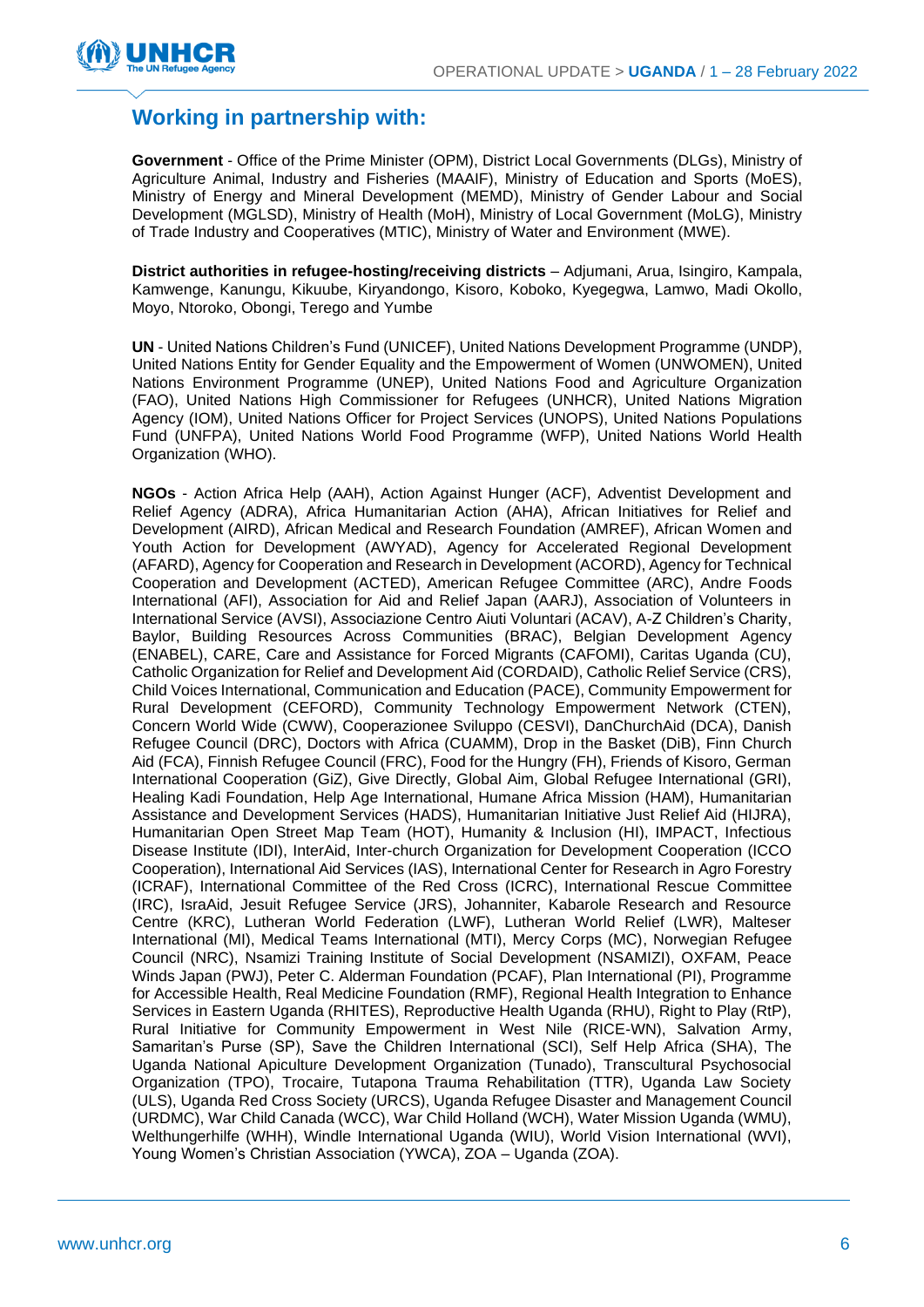

### **Financial information**

UNHCR is grateful for donors' critical support to this operation and those who have contributed to UNHCR programmes with unearmarked and broadly earmarked funds.

#### **Funding received: USD 25,158,915**

|                                                | Unearmarked    | $\Box$ Softly<br>earmarked | Earmarked  | Tightly<br>earmarked | <b>Total</b> |
|------------------------------------------------|----------------|----------------------------|------------|----------------------|--------------|
| <b>Netherlands</b>                             | ٠              | $\blacksquare$             | 2,329,276  | 1,487,203            | 3,816,479    |
| Republic of Korea                              | ٠              | $\sim$                     | ٠          | 1,666,667            | 1,666,667    |
| Remon L Vos                                    | ٠              | ٠                          | ٠          | 1,361,807            | 1,361,807    |
| Qatar                                          | ٠              | $\sim$                     | ٠          | 1,208,080            | 1,208,080    |
| Ireland                                        | ٠              | ٠                          | ٠          | 1,162,791            | 1,162,791    |
| Spotlight Initiative                           | $\sim$         | $\sim$                     | 595,711    | ٠                    | 595,711      |
| UNO-Fluechtlingshilfe                          | $\blacksquare$ | $\sim$                     | ٠          | 372,150              | 372,150      |
| <b>UN Children Fund</b>                        | $\sim$         | $\sim$                     | $\sim$     | 214,505              | 214,505      |
| Germany                                        | ۰              | ٠                          | ۰.         | 213,320              | 213,320      |
| Solvatten                                      | $\blacksquare$ | $\blacksquare$             | ٠          | 163,530              | 163,530      |
| UN Programme On HIV/AIDS                       | $\blacksquare$ | $\blacksquare$             | ۰.         | 160,500              | 160,500      |
| <b>Australia for UNHCR</b>                     | ٠              | ٠                          | ٠          | 100,000              | 100,000      |
| Other private donors                           | ٠              | $\blacksquare$             | 22,362     | 678                  | 23,039       |
| Sub-total                                      | ۰              | ٠                          | 2,947,349  | 8,111,230            | 11,058,579   |
| Indicative allocation of funds and adjustments | 1,198,488      | 1,582,385                  | 9,871,013  | 1,448,450            | 14,100,336   |
| <b>Total</b>                                   | 1,198,488      | 1,582,385                  | 12,818,362 | 9,559,680            | 25,158,915   |

**Other softly earmarked contributions** | USD

Norway | Private donors

#### **Unearmarked contributions** | USD

**Sweden** 77.6 million | **Norway** 72.5 million | **Netherlands** 37.2 million | **Denmark** 35.6 million | **Germany** 27.6 million | **Switzerland** 18.4 million | **Belgium** 11.9 million | **Ireland** 11.8 million

Algeria | Armenia | Bulgaria | Canada | Estonia | Finland | Iceland | Liechtenstein | Lithuania | Luxembourg | Monaco | Montenegro | Peru | Qatar | Republic of Korea | Saudi Arabia | Singapore | Thailand | Turkey | Uruguay | Private donors

*A group of Congolese asylum-seekers wait at the Bunagana border point after crossing into Uganda from the Democratic Republic of the Congo. © UNHCR*